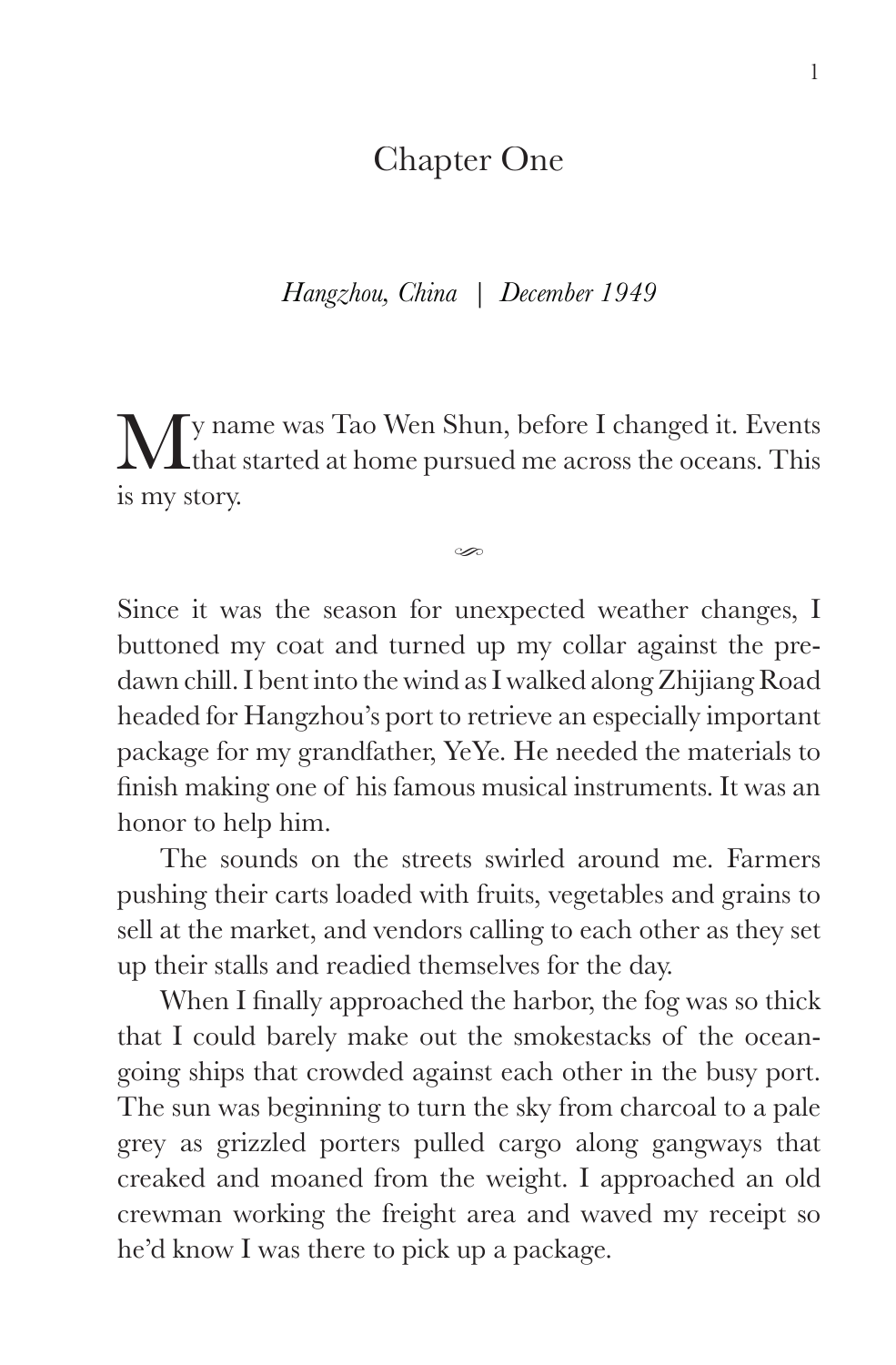"Come back later," he yelled before disappearing behind a stack of large crates.

With nothing to do but wait, I watched the ships coming in and out of port and recalled when YeYe carried me on his shoulders. Even now, the monotonous rise and fall of the ships in the harbor, the porters scurrying like ants on a hill, up and down the gangplanks at the sides of the ships, the sounds of the screeching hawsers, and the low mournful wail of the foghorn mesmerized me.

I felt the dampness from the sea mist as I paced the dirty docks. Mechanical cranes groaned and banged containers on the docks for men to load and unload. As the fog lifted, I could see dozens of sampans floating in the waterways hawking fresh fish. The air smelled foul from steam and soot that belched out of the smokestacks and yellow bilge being pumped into the bay.

It was midday by the time the passengers disembarked from the freighter, and the cargo was unloaded by wearylooking dockhands. The old crewman avoided me all morning. When he finally approached, I noticed deep neck wrinkles and blotches on his face. He adjusted his sagging trousers and asked, "What you want, boy?" His breath smelled like garlic as he reached out with scarred hands and arms and took my receipt. He rubbed his neck and winced as he walked away. I sat on a crate until he returned and shoved a box at me, then extended his hand with an open palm. YeYe didn't give me money to tip him, and besides, he ignored me for hours. The man narrowed his eyes, shook his head, grunted, and walked away.

I inspected the Indonesian shipping ticket and customs declaration, which was stamped by Chinese authorities. I ran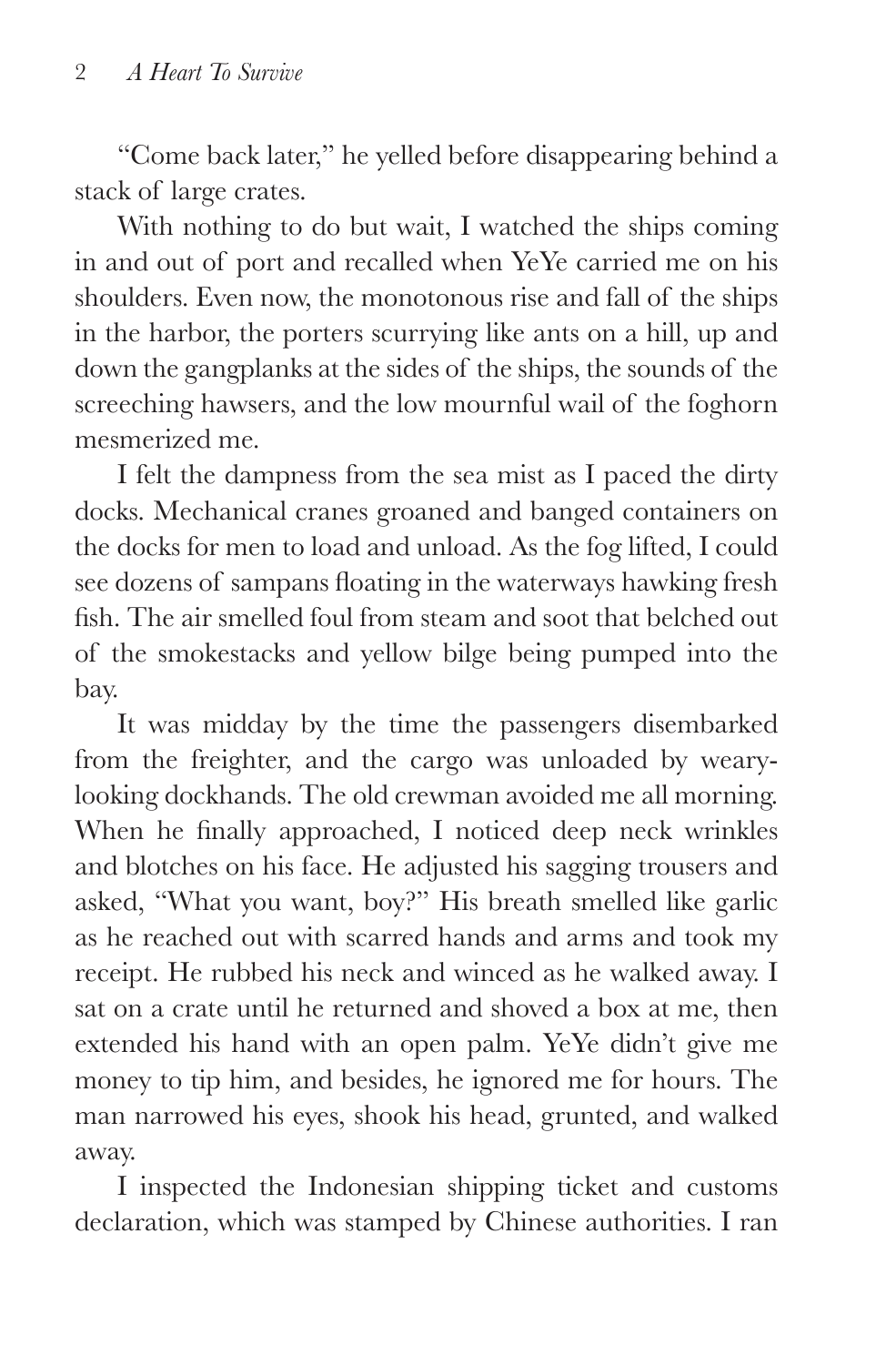my hand along the rough edges of the wooden box and noticed the nails that secured it had been pried open and refastened. I reached into my back pocket, pulled out my pocketknife, and pried the top panel to inspect the contents. Inside and intact were several python skins that YeYe would use to craft a twostringed bowed fiddle, known as an erhu in China and in the Western world as a Chinese violin. I resealed the box as best I could and anxiously walked through the port toward home.

The air was redolent with the smell of dumplings and meats from vendors cooking over open fires. The smell made my stomach growl and reminded me that I had not eaten. The vendors looked past me and must have known that I didn't have money to spend. Beyond these merchants were darkskinned rickshaw pullers, clad in loose clothing and sandals, waiting for customers. Near them were three women with heavy makeup wearing tight-fitting long silk floral gowns, and smoking thin cigarettes in shiny holders. One whistled at me, another extended a bunch of purple asters toward me, and the third asked, "Is that box a gift for me?" YeYe warned me to stay away from these ladies, so I looked the other way as one of them said, "Look at the little man's face turn red!"

As I walked past dock laborers overburdened with heavy loads, lugging crates, trunks, and overstuffed suitcases up steep gangways, I was relieved to leave the harbor area and thankful that I didn't have to work on a ship or the docks.

Retracing my route home, I heard short high-pitched bursts of sound like someone took a hammer and hit it hard against a thick piece of metal. Pop. Pop. Pop. I thought it might be fireworks. The noise came from Shangcheng, a district near the docks which was home for the military and where political prisoners were incarcerated. My stomach muscles tightened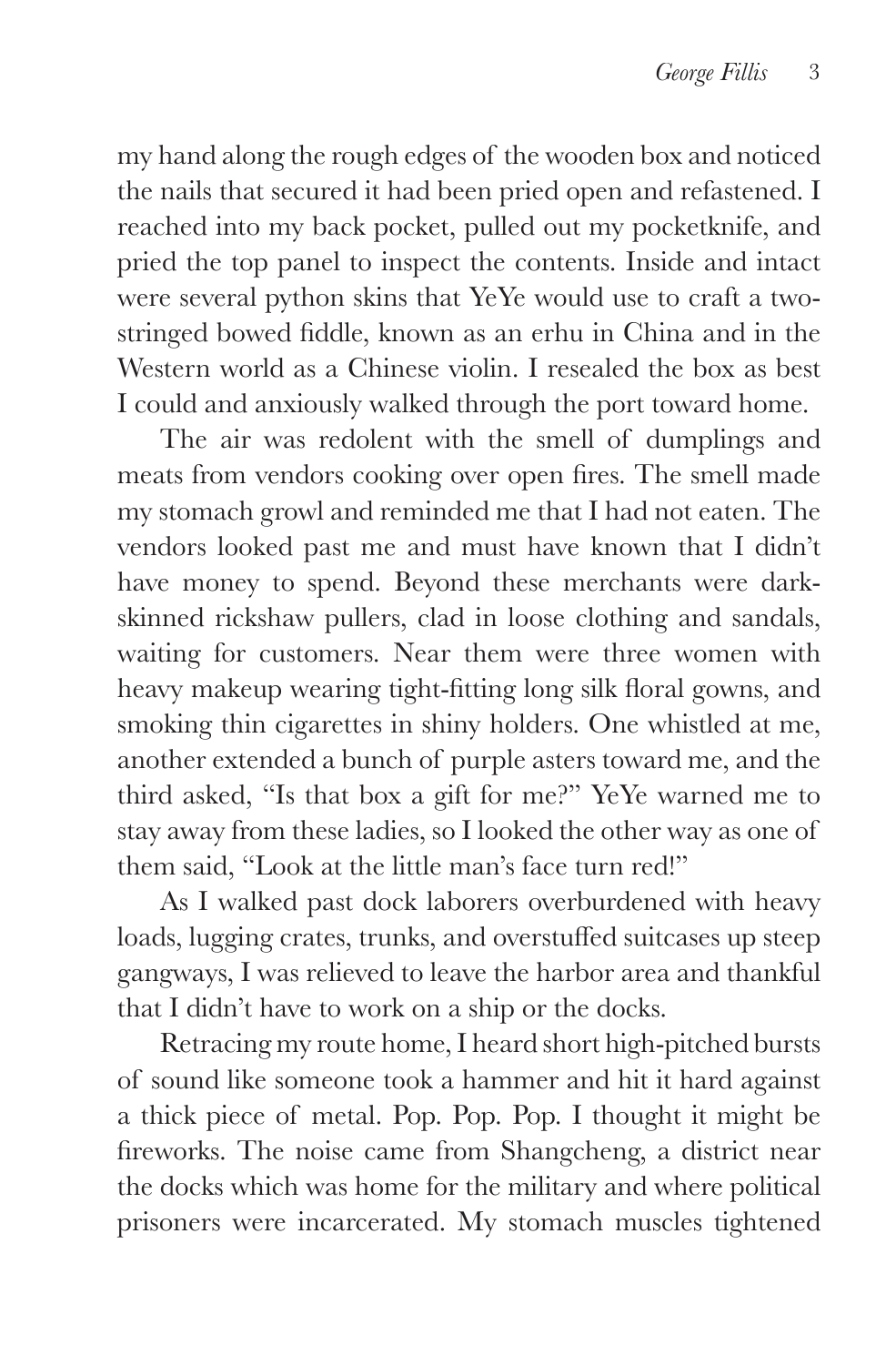when I saw the road I took from home was barricaded by military police. I flattened myself against a wall and watched the chaos in the streets. There were competing yells and jeers, but for who and for what? Chills went up my back as I saw the commotion moving toward me. I needed to find an alternate route.

The quickest route home would take me across the river and near the prison. As I turned the corner, soldiers armed with machine guns, clad in green uniforms with pants tucked into high socks below the knee, blocked all street traffic while police patrolled both sides of the road. Sweat chilled my body, and I used both arms to clutch the box to my chest. Men and women dressed in white were in the middle of the street, hailing Mao as a hero as they hoisted poles with his pictures framed in red. Crowds were elbow to elbow, and there was a sense of parade and violence at the same time.

The crowds pulled me along as I maneuvered through the streets. Realizing it was a mistake to come this way, I leaned against a building to consider whether to take a different route, but any other street would take me much further away. I had no alternative but to cautiously proceed. When I turn up Shixin Middle Road, there were still throngs of people, and I heard screams and sirens wailing as men and women ran past me with terrified expressions on their faces. I hurried down several blocks and took a side street eager to get away from the crowds. As I approached the Xinxin Hotel, I saw it was decorated with red banners hung from columns. Soldiers, many of whom looked no older than me, carried rifles and wore bandoliers. They were stationed at the entrance and on the second-floor terrace of the hotel.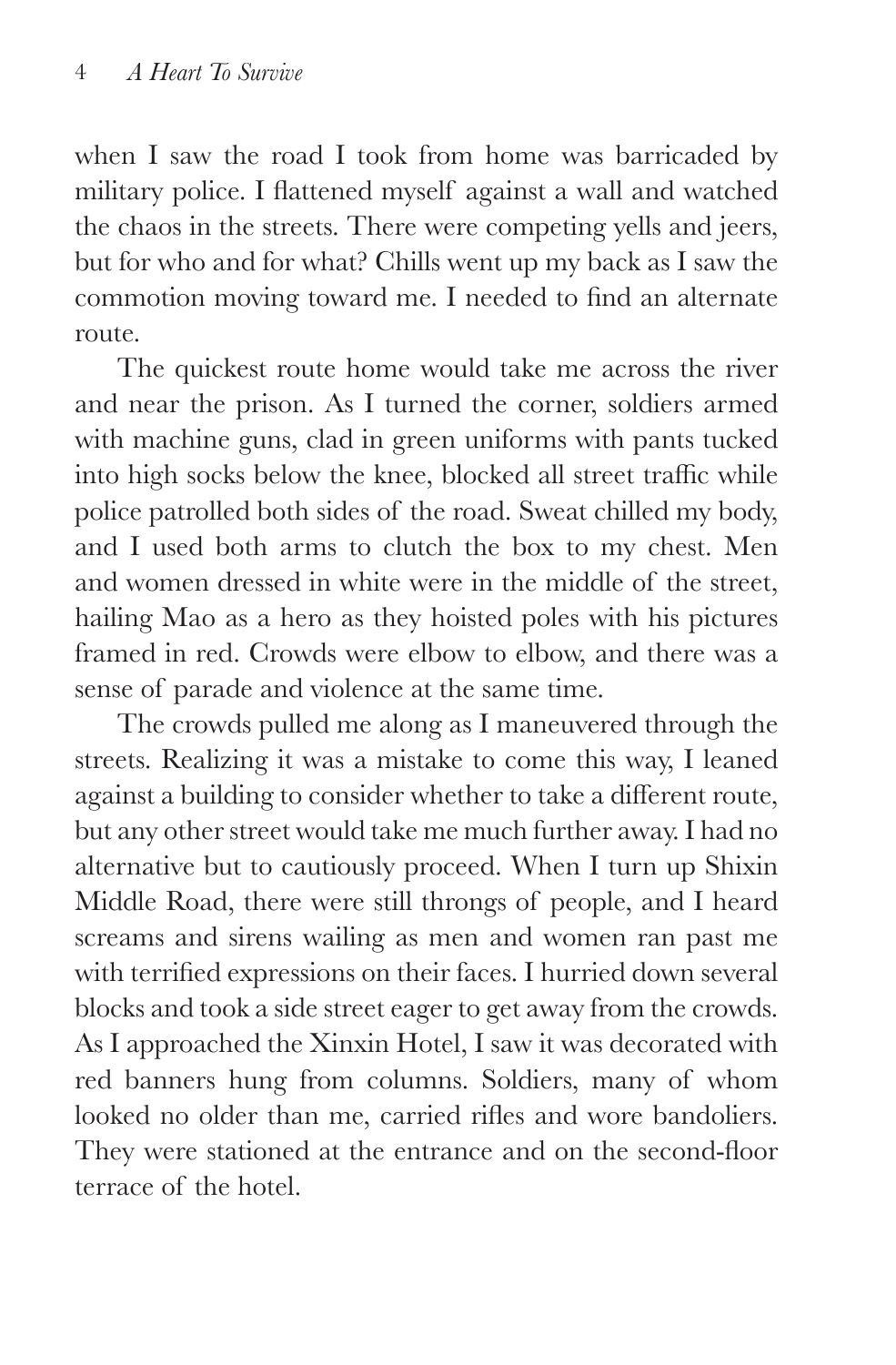Drawing closer, I noticed a stiff-looking guard with his eyes on my box. My heart raced, and my face felt hot. I didn't want to be stopped and asked to open the box to explain its contents or be questioned about its purpose. Without warning, an elderly woman tripped into me, spilling her sack of vegetables. I dropped the box of snakeskins and scrambled to pick it up as I said to her, "Let me help you."

"No," she said with terror in her voice, then hurried away, which added to my nervousness.

As I collected myself, I took a furtive glance at the soldier. His attention was elsewhere on the crowd, so I rushed past the Hotel and down several blocks. Startled by a loud crash and shouts of panic, I clutched the box and wanted to be invisible. I was hiding behind a screen of rickshaws when I saw soldiers smash the storefront window of Mother's favorite bookstore. Broken glass littered the street. They threw books into a pile on the road and soaked them with fuel. When the soldiers ignited the books, sparks flew up into the sky. I recognized old Mr. Yang, who was screaming to save his books as he struggled against two officers who cursed him and called him a western traitor. They made him kneel on the glass shards and held his head up by the hair to force him to watch his books burn. There was heat on my back as I ran away from the blaze.

People scurried down the streets and stayed in the building shadows. Like me, they wanted to avoid confrontation.

I raced home and ran to the back of our house. My clothes were saturated with sweat as I flung open the door to  $YeYe's$ workshop, slammed it shut, and leaned against it, panting and dropping the box.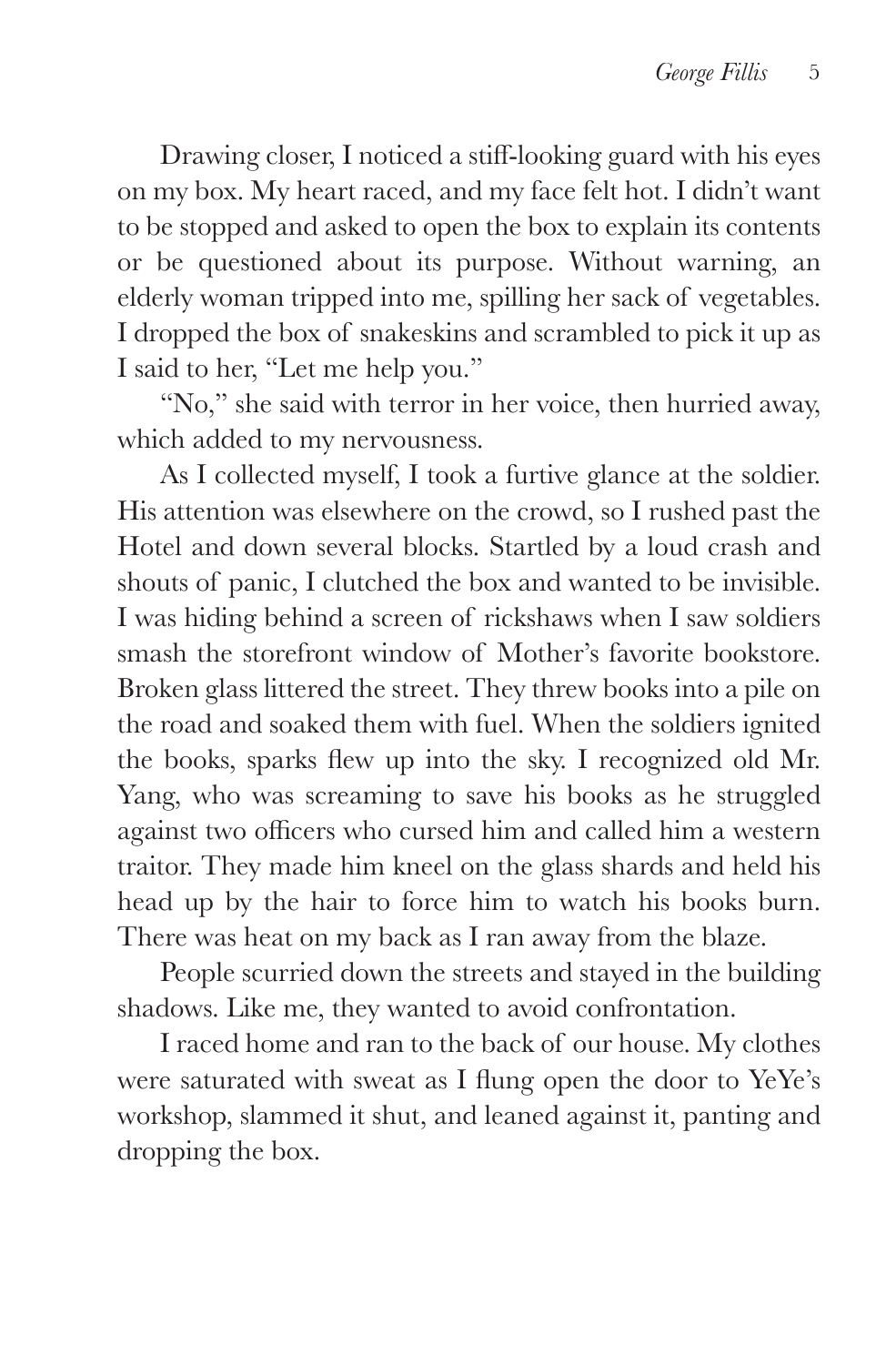YeYe dropped his tools on the workbench and moved toward me. He wrapped his arms around me and held me close while he asked, "Are you okay? What's wrong?"

I took a deep breath and said, "There was chaos downtown. I took the road in front of the Xinxin Hotel. The military took over the Hotel, and police blocked the main street during a demonstration for Mao. There were posters of Chiang Kaishek with skulls at his feet and red streaks painted across his face, and people paraded with posters of Mao. I scurried through the crowds and felt chilled and sweated at the same time. I ran most of the way home."

"Why did you take the road in front of the Xinxin?"

"Because of the blockades. I saw a group of soldiers break the window of Yang's bookstore and throw his books into a fire on the street. Yang was screaming as soldiers restrained him and forced him to his knees on broken glass."

YeYe stared off into the distance for a moment. "Heinrich Heine wrote, 'When they burn books, in the end, they burn people."

"Burning people," I repeated.

He whispered, "You're safe at home now, but I shouldn't have sent you alone to get the package." When he held me, all the stress drained from my body. YeYe was more than my grandfather; we shared a sixth sense.

"We're facing difficult times with Mao displacing Chiang Kai-shek. It's the start of major changes. No one knows what the future holds. As you saw today, it's becoming volatile in the city. The army and police are searching for anyone associated with Chiang Kai-shek. This is probably my last shipment of skins from abroad. Besides, the cost of skins and shipping has skyrocketed because our money is practically worthless."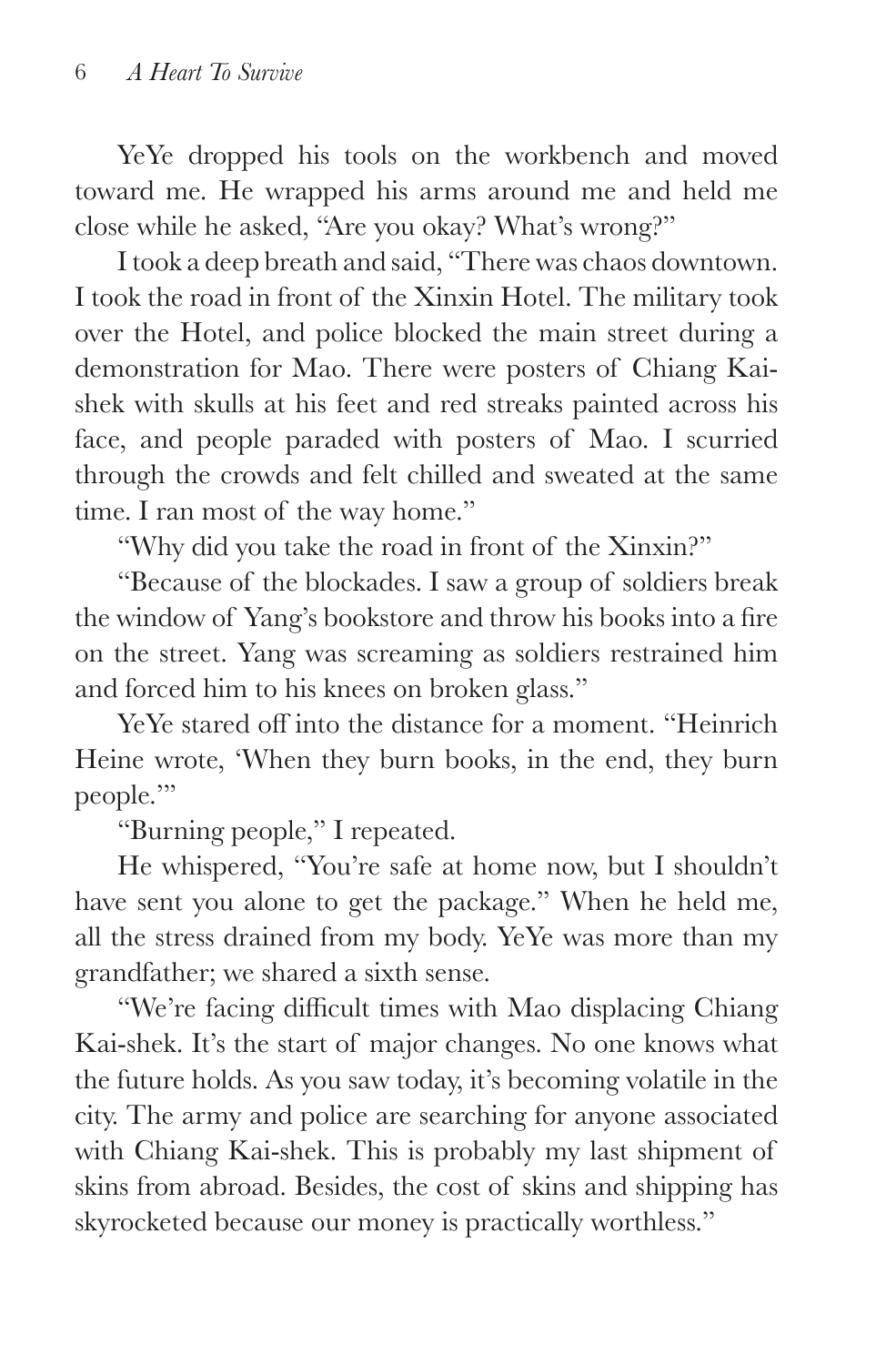I picked up the box, walked across the shavings on the floor, put it on his workbench, and said, "I guess these python skins arrived just in time for you to finish the Magistrate's erhu."

He nodded and said, "Sit down and rest. I'll make us tea." He put the cast-iron kettle on to heat, then walked to his workbench, lifted the rosewood erhu he was working on, and said, "Do you think the Magistrate will like this fiddle?" Only YeYe would dare call one of his erhus a fiddle. The twostringed instrument was unique to China, and his work was in demand from all parts of the country.

"He'll cherish it!"

To his customers, he was Tao, and I wanted to be just like him. He was head of our family and possessed a kind intimacy that drew people to him.

"What you saw today was people losing their peace. Always remember that we add a few paint strokes to our life's work each day. The work we undertake and the relationships we build are expressions of our character.*"*

The workshop was made of old stone, bricks, and wood. The ceiling was open to the rafters, and the floor was compacted dirt and sawdust. Wooden racks held all the materials necessary to make erhus and xiaos (Chinese flutes). Two workbenches were in the middle of the shop with large wooden bins between them, which held raw wood and scraps. We wore leather aprons, and my job was to sand and refine surfaces before applying stain and varnish. It was usually just the two of us in the workshop. Mother painted designs on the body of the instruments before the varnish was applied, and my sister, Lijuan, was learning how to paint the designs by practicing on paper. The sweet, fruity smell of rosewood filled the room, and sunlight caught particles of dust that hung in the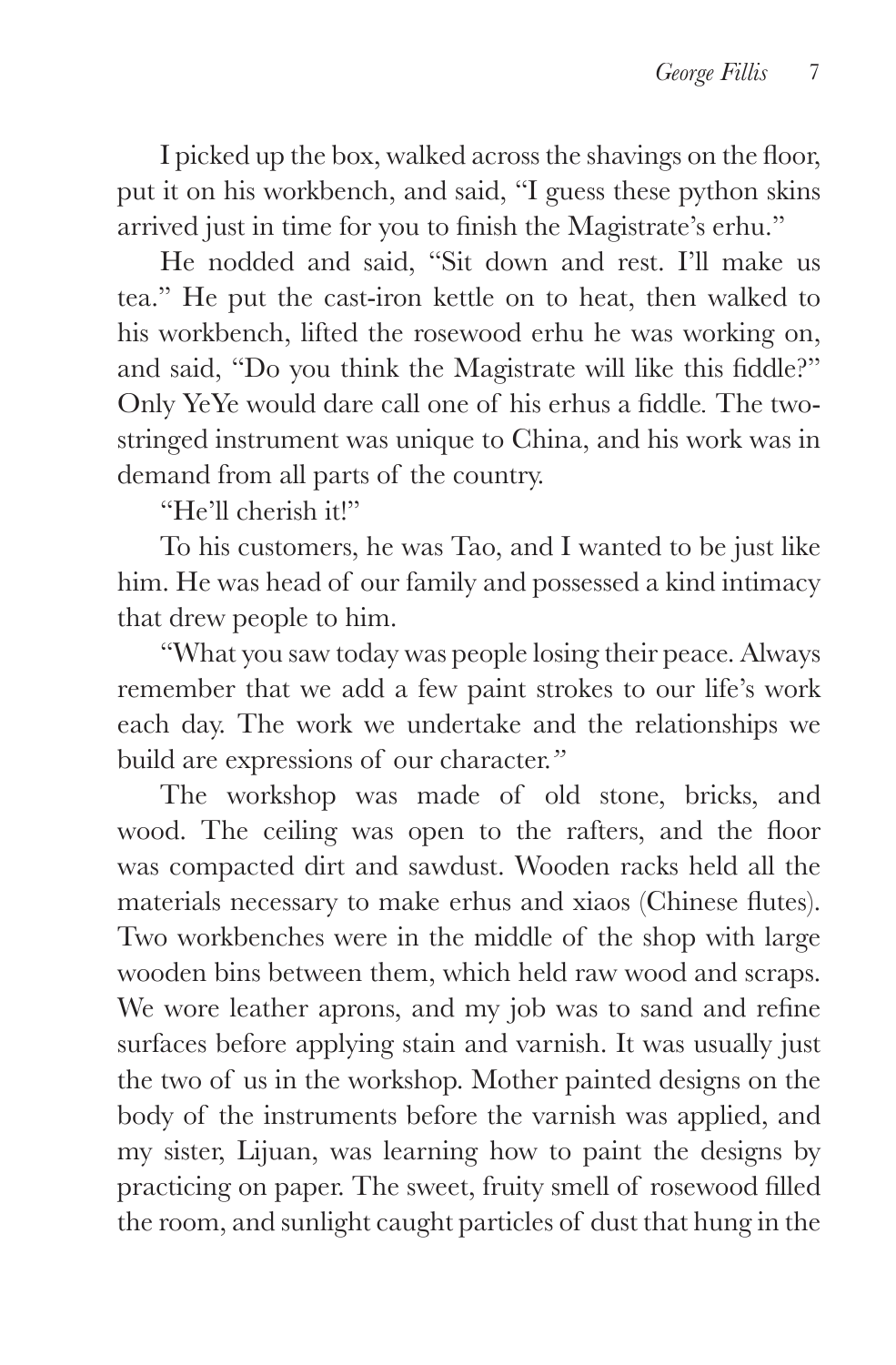air. The atmosphere seemed magical to me. I was privileged to be apprenticed by YeYe. At home, I felt sheltered from the outside world.

He made Longjing tea, crushing the dried leaves between his long, strong fingers as he dropped the leaves into a strainer, then poured hot water over them, which released a mildly sweet aroma, with a hint of chestnut. We regularly walked the hillsides together in search of wood and tea leaves. He was too old to scale the steep slopes and often said, "You are my arms and legs."

He brought me steaming hot tea in my favorite purple clay cup. As I sipped the tea, my mind whirled and I said, "I can't forget the look on Mr.Yang's face or the smell of the burning books. I don't want to tell Mother about Yang's bookstore because I know it will upset her."

YeYe placed his hand on my shoulder and said, "Let's keep this to ourselves for now and focus on our work."

He hunched over the workbench as his calloused and rough hands glided over the wood with ease. He caught me watching him, then winked and smiled, "While you were gone, I inspected the blackwood erhu you have been working on. You are becoming a fine craftsman. You've learned well and put your heart into your work." His encouragement always made me feel good.

YeYe's distinctive leathery scent came from the apron he wore in the shop, and the smell triggered a sense of calm and peace in me. He stood and put his hands on my shoulders. I stopped working and turned to face him. He looked me in the eye and said, "Wen Shun, I'm proud of you. You are growing up to be a fine young man of good character. But never forget,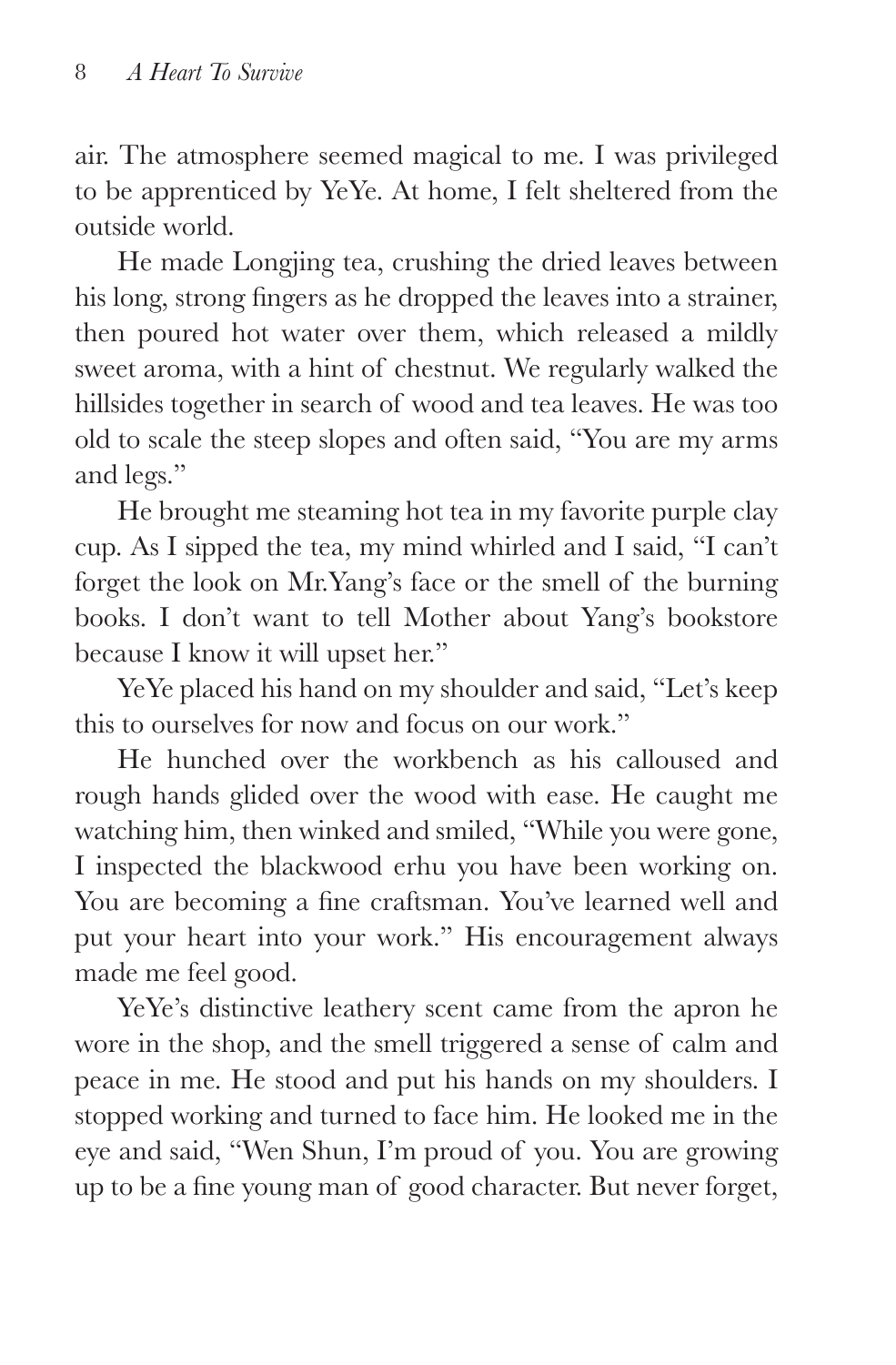many would be startled if, when they looked in the mirror, it revealed their character."

Character was important to him, but when I looked in the mirror, all I saw was a boy. I was tall for fourteen, but he was a full head taller, and I realized how small I was compared to him when he reached around my thin body and drew me into his embrace.

"My son, by now you know that our deepest motivations and values define what we do and how we do it."

"I know, and 'Our character is visible in all we do.'"

He laughed as he picked up two pieces of wood, then tapping each on the workbench, he said, "Can you hear the difference between this one and this one?"

"The second piece seems to be richer sounding."

"For those who want to make a living making or playing musical instruments, this difference is significant. Testing wood for sound is important because it reveals its soul. I'm passionate about selecting the right piece of wood for an instrument. Our village is the holy city of erhus. To craft instruments or study music in Hangzhou is a gift." I was privileged to work alongside YeYe., I pictured my life crafting instruments beside him and playing the erhu and xiao.

"Let's set this erhu aside for the time being. Bring me your wood carving knife, I received an order for a xiao, and I want to show you how to carve the bamboo."

I opened a mahogany chest in my room and marveled at the knife YeYe's father had given to him, which he presented to me on my  $10<sup>th</sup>$  birthday. He said his father's passion was to carve wood, like his father before him.

When I returned to the workshop with the knife, YeYe was working on a piece of bamboo and said, "I like this purple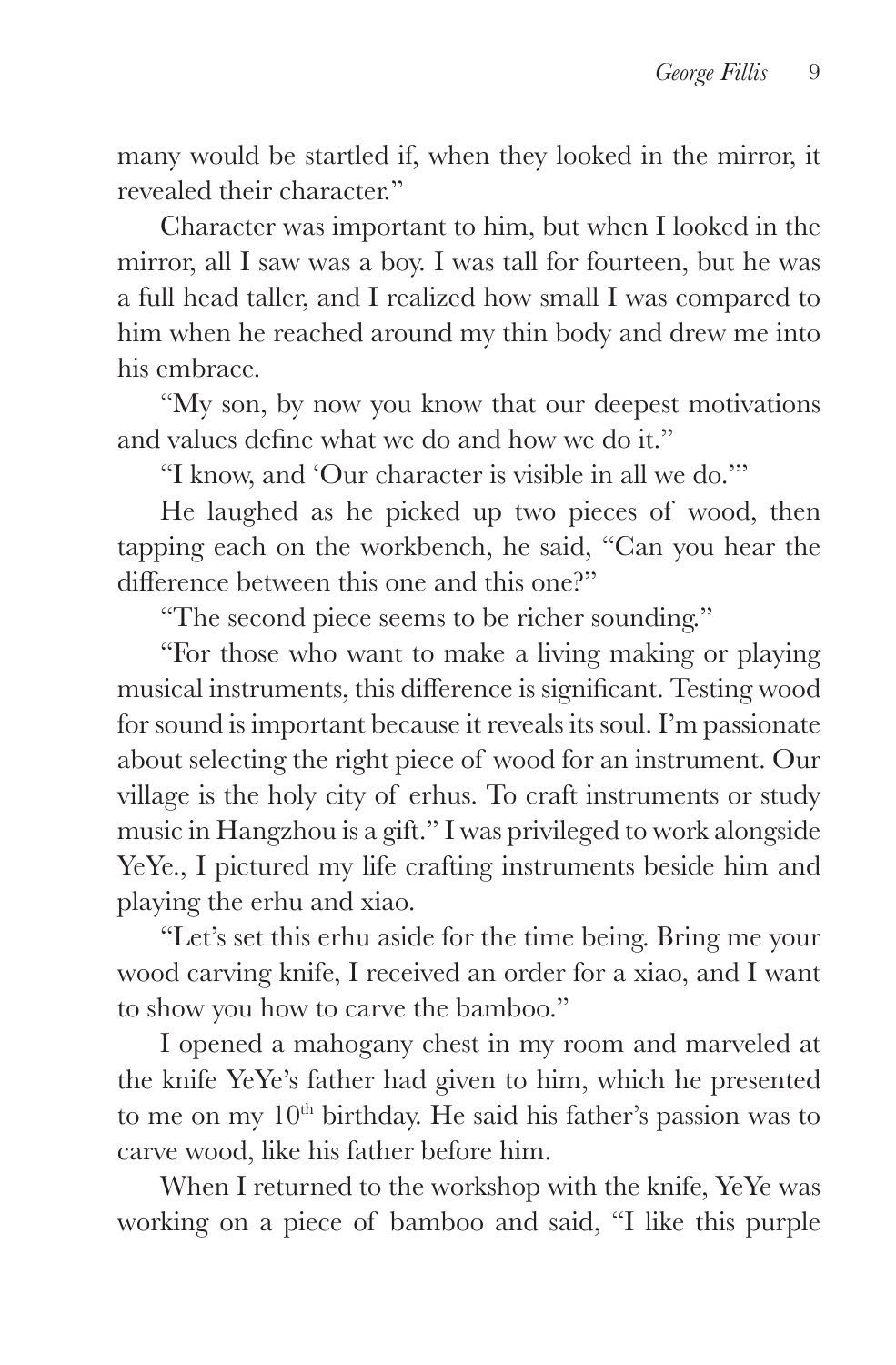bamboo better for making xiaos because it has a brighter and sharper tone even though the wood itself is more prone to cracking than bitter bamboo." When I handed him the knife, he motioned for me to sit next to him.

"Hold the knife like this. I'll guide your movements and show you how to carve it." We worked quietly, and I tried to copy him.

When Mother got home, she came into the workshop, bowed, and hugged YeYe. Her large, brown eyes were expressive, and she wore her black hair long and straight. It stood out against her smooth, light skin. Mother followed in YeYe's scholarly footsteps by graduating from Hangzhou University and teaching science. Girls weren't expected to attend university, but she secretly tutored girls in our home and took pride in how many of her students were accepted into Hangzhou University.

YeYe's eyes twinkled when she kissed him on both cheeks. Then she came to me, bowed, hugged, and kissed me twice. She called the kisses European style.

"How was your day?" she asked.

YeYe gave me a look to remind me to keep what I had seen to myself. I showed her the xiao we were working on. She smiled and said, "You're just like your YeYe. Since you took your first steps, you have mimicked whatever you saw him do, and you followed him everywhere. Do you remember? I called vou *his reflection*."

I grinned, cherishing her comment, and said, "I still do."

"I need to prepare the evening meal. Please clean up and wash for dinner"

We each picked up our work areas. YeYe washed his hands and face first, I followed.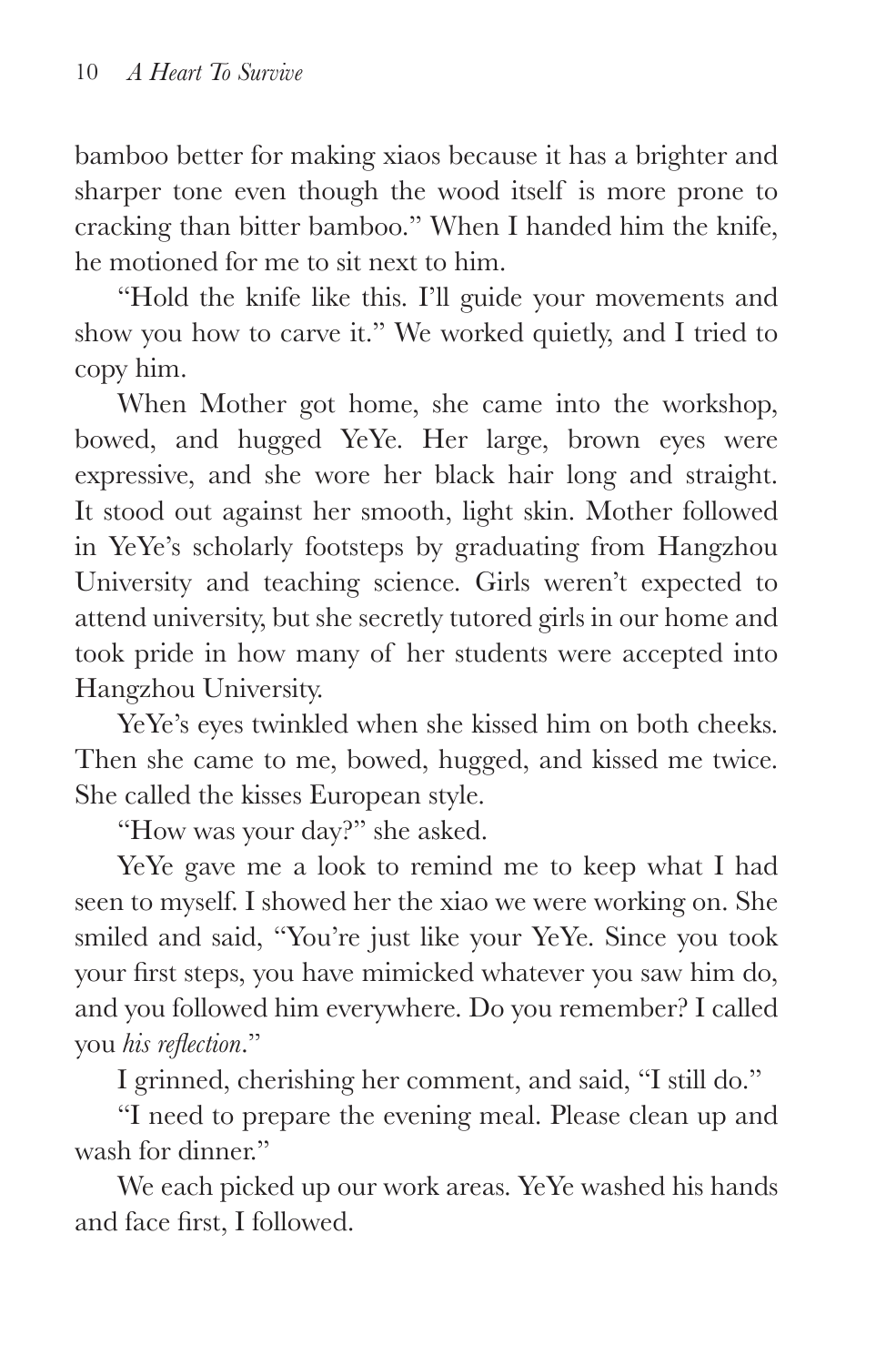As we entered the house, Lijuan was working on a school project, and her papers were scattered on the floor. When she saw me, she jumped up, squeezed my arm, and excitedly said, "Wen Shun, I was with Cousin Liu Yang today, and her friend, Lil, read my fortune! Lil used *I Ching* just as her mother taught her. Cousin said it's been used by emperors for over a thousand years. Lil told me she read the *Book of Changes*."

I doubted she read the *Book of Changes*, and I hoped to avoid the conversation, but I saw the excitement on my sister's face. She was a dreamer and liked to imagine what her future would be like. I only knew that I wanted to study science and make musical instruments with YeYe. I decided to remain silent, but that did not stop my sister.

"Lil asked me what questions I had, then used six divination coins. five the same and one different. She tossed them on a table and explained the meaning of each one, to make either yin or yang more or less likely to move. The first interpretation meant I would lead a fascinating life." She smiled at me, and I frowned.

Lijuan's cheeks turned pink like a rose petal as she grinned and continued, "The second showed, I have vitality like the spring and would meet many men."

"The last coin indicated that I would live in different places. I asked Lil if I would have children, so she tossed them again and said I would, but it would be difficult."

"How much did you pay for the fortunes?"

Lijuan puckered her face at me.

"Did she charge for your extra question?"

She stuck out her tongue and glared.

"I don't believe in fortune-telling, and neither should you."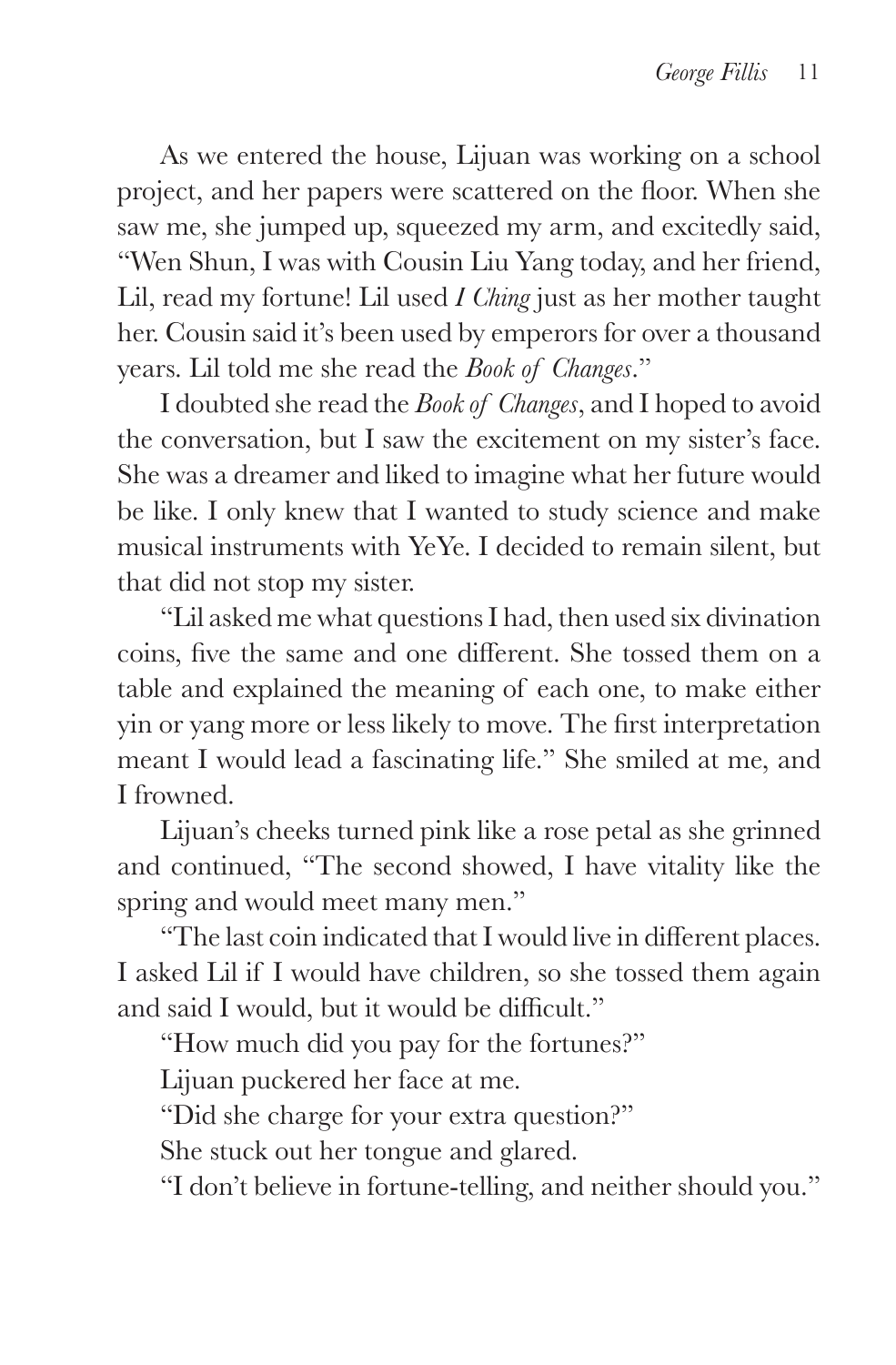"I asked if Lil would toss the coins for you? She asked me to tell her about you, so I told her how you love science, like Mother and YeYe, and would probably follow them and teach. Not me, I'd rather be a fortune teller because everybody needs a fortune teller to tell you the truth. Then she tossed coins for you."

"I don't want anyone telling me about my future," I snapped.

My sister ignored me. "Lil looked at the first coin, shook her head, then said it meant you'd go on a journey you didn't want to take." Lijuan looked at me. When I gave no response, she continued, " The second coin indicated you'd live an adventurous life. The last coin foretold unusual life experiences."

"Enough! No more talk, such foolishness is okay for you, but I don't want to hear it." I started to say she wasted her money, but seeing her still excited, I restrained myself. I didn't want to dampen her spirit. I just wanted the conversation to end.

I was relieved when the front door opened, and Father walked in. He was tall and muscular, with an oval face and black eyes. He combed his hair away from his face, unlike mine which was parted down the middle. Lijuan bolted toward him, and they bowed and hugged. He acknowledged me with a nod. I bowed. Lijuan called him Baba, but I called him Father. Even though I was the son and the oldest, he favored her with gifts and attention. That was okay with me. I was closer to Mother and YeYe.

"Time for dinner," Mother called. I was glad the conversation with Lijuan was over. I headed to the table and sat in my usual spot between Lijuan and YeYe.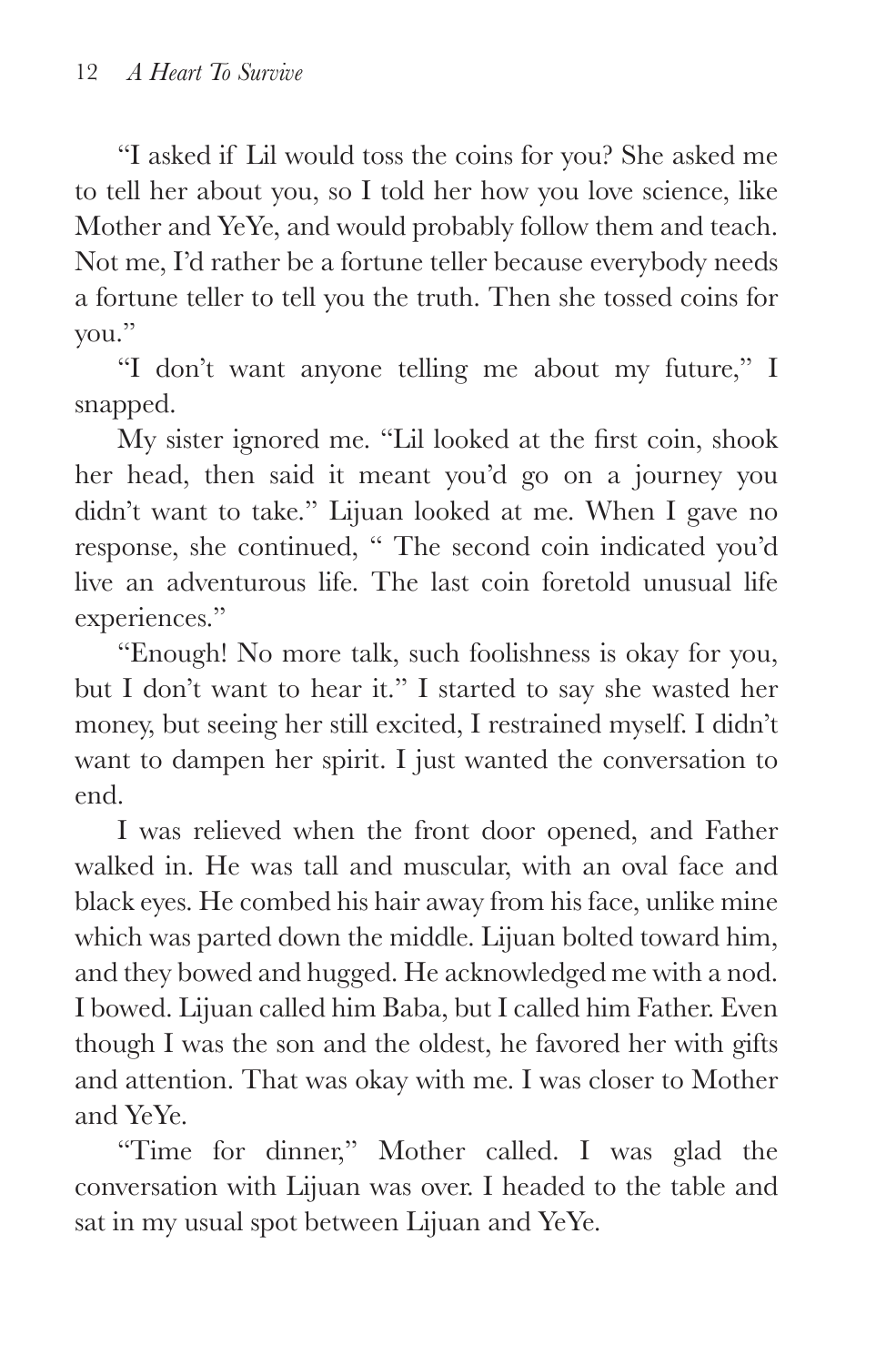Mother greeted Father with a bow of honor. He bowed in return and said, "We need to talk."

Mother replied, "Dinner is ready, can it wait?" I saw a puzzled expression on her face. They stepped away and spoke in whispers at the far end of the room.

Lijuan looked at me and angled her head toward our parents. When I looked at YeYe, I saw a hint of worry was on his face. Father lit a cigarette and vigorously worked it in his fingers as he spoke to Mother. He never smoked in the house.

When Mother noticed us watching, she broke away and began serving dinner. Father sat down next to Lijuan. I was startled by a bang on the table by Father's fist. Then he banged his fist again, even louder. We all looked at him. Mother spun around with a glass water pitcher in her hands.

Father turned to YeYe and spoke loudly, "At a meeting this morning, my supervisor announced, 'Mao declared the new Republic of China has started.' I couldn't contain myself. I blurted out that Mao caused a famine killing most of my family. All Mao says in response to the millions who have died is, 'They can fertilize the ground!'"

Glass shattered. Lijuan gasped, YeYe stood, I turned and saw that Mother had dropped the pitcher NaiNai had given her as a wedding gift. She swallowed hard and, with trembling hands, reached to grasp the edge of the table. She gave Father an exasperated look. Her body was shaking. "You didn't tell me that! I warned you not to speak publicly against Mao, certainly not in front of your supervisor."

Mother never raised her voice. It made me uneasy, especially after seeing the soldiers burning Yang's books in front of his store and YeYe saying our lives would change.

Was burning people next?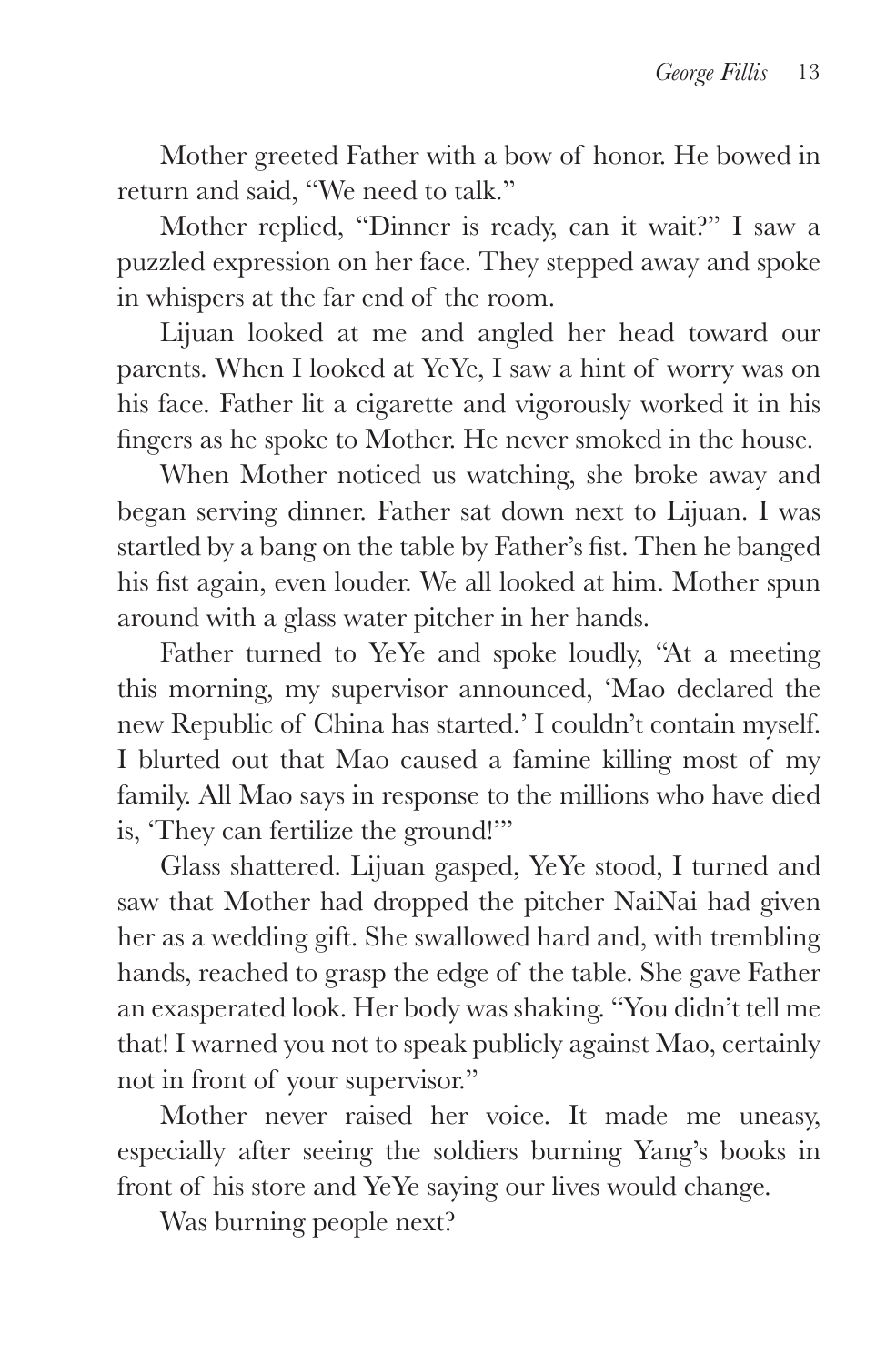Was there merit to what the fortune-teller told Lijuan? Shattered glass can't be put back together.

Father's face darkened, and his voice rose, "Mao's policies killed my family. I couldn't tolerate it anymore when he said, 'The families of the dead should plant crops on top of their graves."

Mother's face turned red, her cheeks puffed out, her eyes narrowed, and she held her breath before she snapped, "Tai, come with me. Now!"

She turned to me, "Wen Shun, clean up the broken glass and be careful not to cut yourself. Lijuan, mop up the water." Then she looked at YeYe and shook her head. Leaving the dining area, they walked out of the house to the far end of the garden.

Stunned, I watched their animated conversation through the window as I swept the floor.

When they returned, Father looked down and said, "I'll stand trial regarding my comments about Mao."

YeYe exclaimed, "Tai! We will be under Mao's authoritarian regime. You made a dreadful mistake that will identify our family as objectors. What about the children's future?"

A knot was in my throat. What did YeYe mean? How was this a threat to Lijuan and me?

Mother said to YeYe, "Many of my students have left over the past year. One of my former professors, who is now at Shanghai University, sent me a letter warning that Hangzhou would no longer be stable because civil war will rip China apart."

That explained the disappearance of some friends from school. Maybe their families moved to get away from war.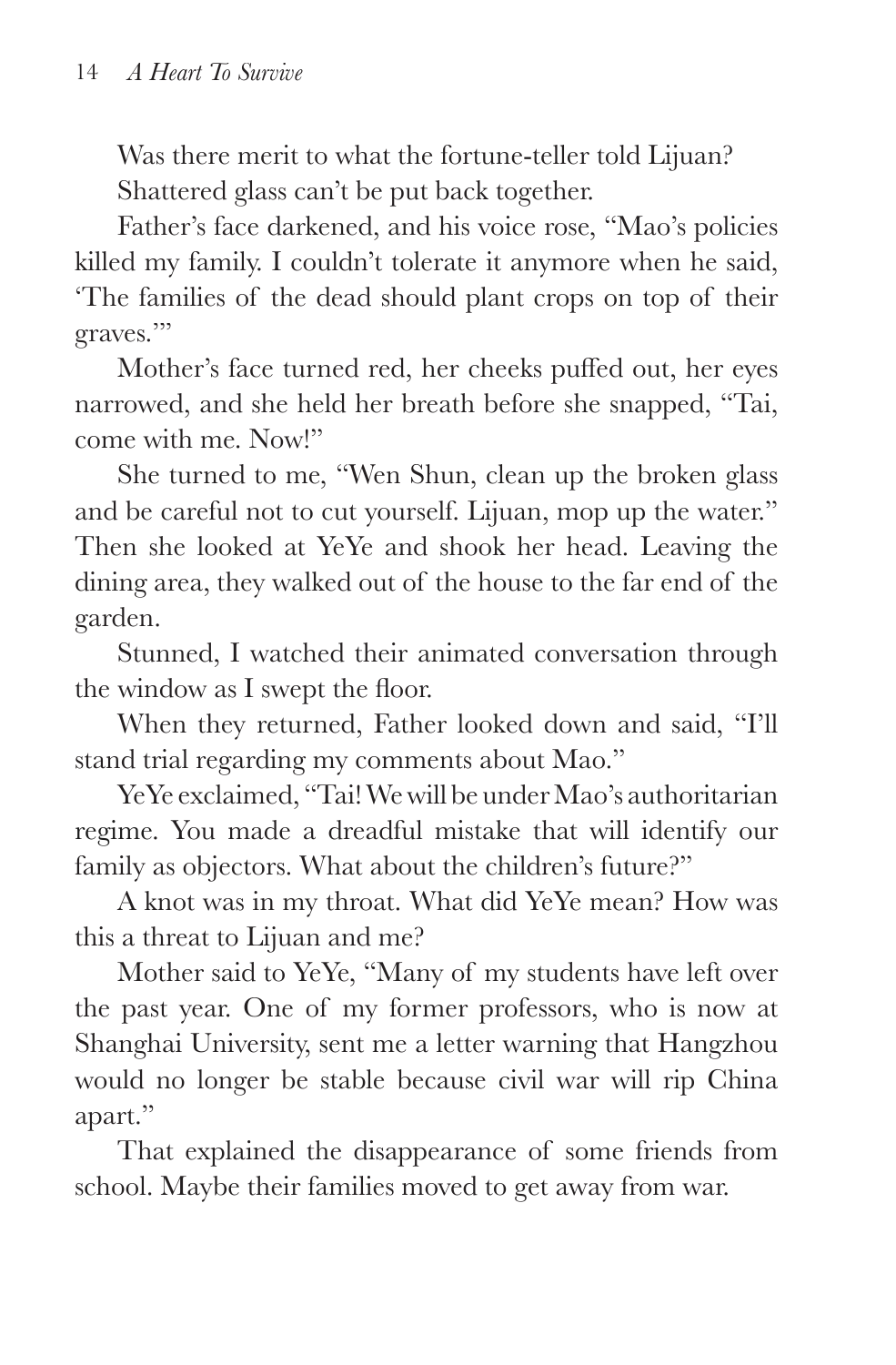Mother continued, "Cousin Liu Yang told me a few weeks ago she awoke to screams in the night. Soldiers had forcibly entered her neighbor's house, the father was dragged out of his home and beaten in the street. He was openly opposed to Mao. The next day the house was looted, and the family was taken away.

"Liu Yang was scared, so she arranged to send her son to Canada through a foreign immigration program. She found an agent who located a Chinese Canadian family to sponsor him, pay travel expenses to Vancouver, and provide for his education."

What were they talking about?

YeYe said gravely, "But what can we afford to do for our children?"

"We need to talk to Liu Yang's agent now," Father said. As he turned toward me, his face paled, and his voice trailed off, "Wen Shun, we must try to get you out of the country."

My mind started spinning. I tried to collect my thoughts and could only mutter, "Out of Hangzhou?"

He said nothing.

Then a wave of nausea hit me, and my legs felt rubbery. "What're you talking about?" I waited for his reply. His silence annoyed me.

I looked at YeYe, then back at Father, and he turned away from me. "No! You said out of China!"

I stared in disbelief and tried to process what I heard.

My voice turned hoarse. "This is my home. I don't want to leave." My breath left me.

"What about me? I don't want to be separated from Wen Shun and don't want to go away either," Lijuan whimpered.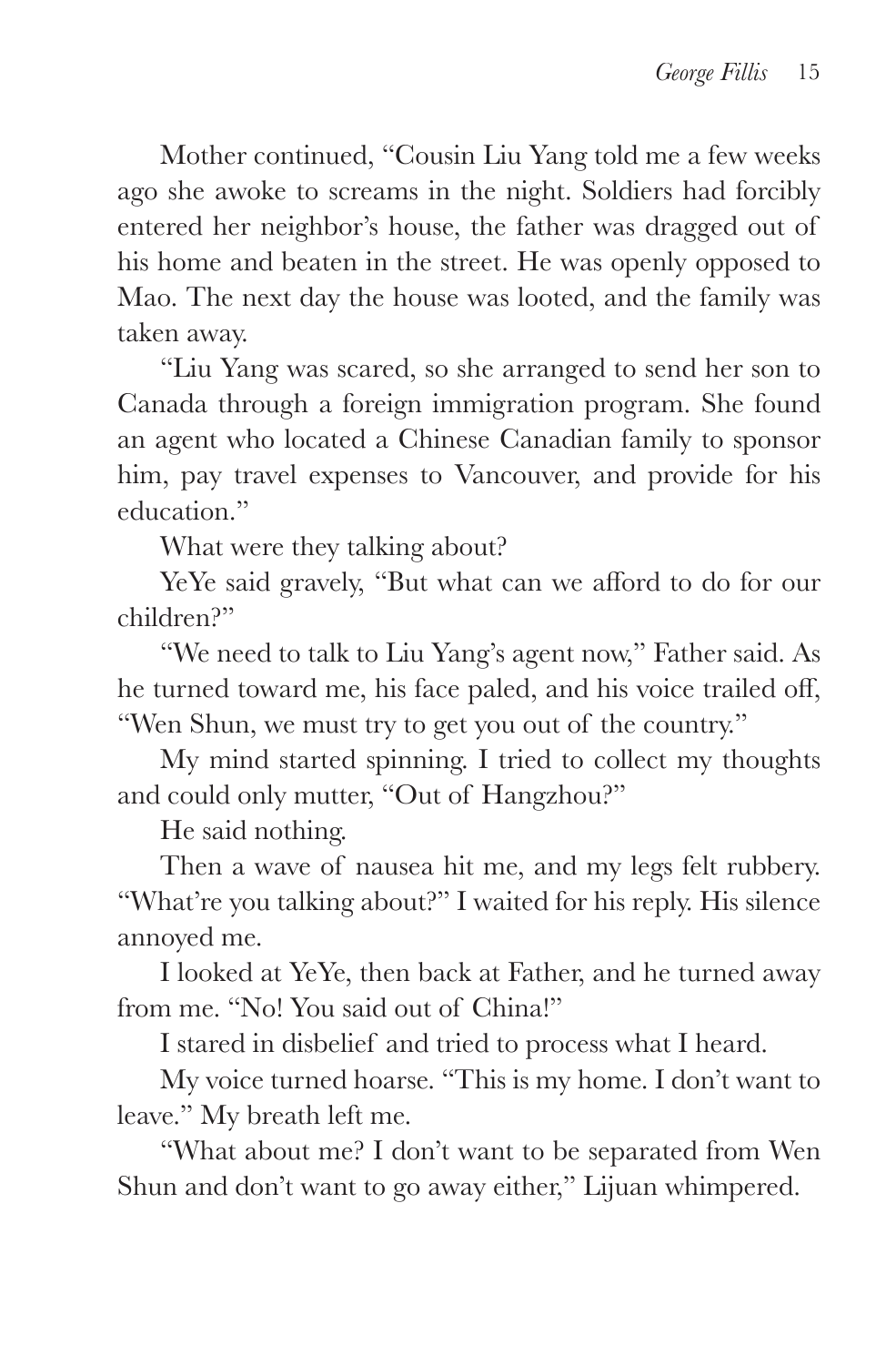Mother whispered to her, "Liu Yang said they only take boys, but we'll try to send you with Wen Shun." Mother's hands were trembling, and tears welled in her eyes.

Then Father took Lijuan in his arms and squeezed her tightly. But I was the one he intended to send away. My insides churned. Father displayed affection to Mother and Lijuan but was stern with me. At home, his presence hung over me like a persistent fog. He scrutinized me with rigid exactness to call out any mistake. I hated how he disapproved of me, his eyes always watching me for errors. If he gave me any attention, it was criticism, and whatever I did was never good enough. Now he was talking about sending me away.

I searched Mother and YeYe's faces looking for either of them to come to my defense. I felt unsettled. I never disobeyed Father, but now I stood to face him and said, "I've always been respectful and devoted to you. You are the one who spoke out against Mao. Why do I have to go?"

"It wasn't my intent…"

"Could you apologize to your supervisor, tell him you misunderstood his comments?"

He answered in a voice barely above a whisper, "Never." Then he looked at me and shouted, "Never!"

"If I leave, who'll help YeYe?" I felt the tremble in my voice.

YeYe came forward to face me. He gently clutched my upper arms, and his eyes were piercing. "There's no future for any of us in Mao's China. If you don't leave now, you may not have another opportunity. You must go."

"YeYe, I don't want to go. I don't care about my future if I have to live in another country. I want to stay with..."

YeYe put his finger to my lips and said, "Quiet now. My father worked deep in the mines in northern China. When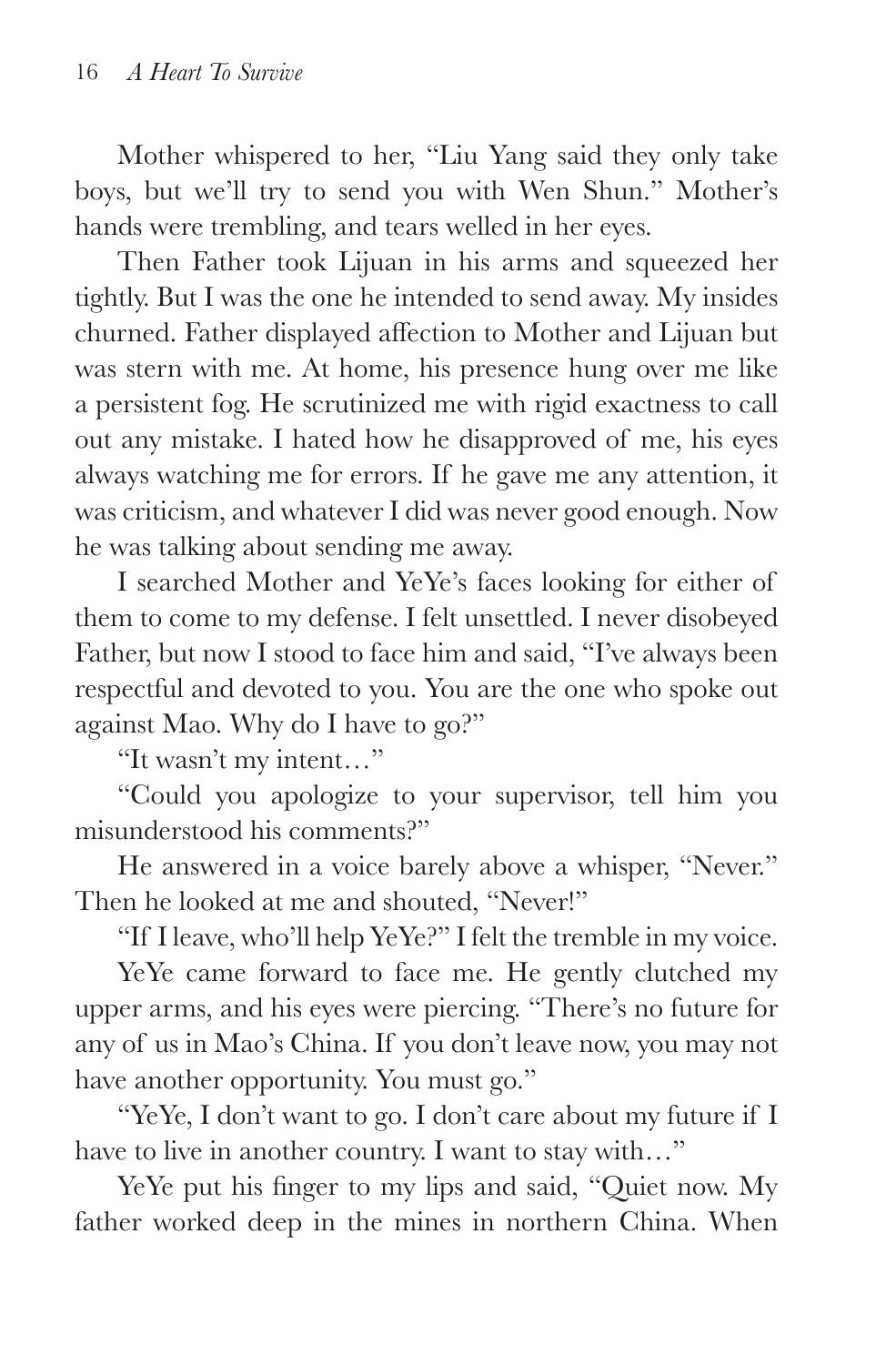I was old enough, I wanted to work alongside him, but he told me I must leave to attend school, or I'd never escape the mines. Against my wishes, he sent me to live with his sister in Hangzhou. I did well and wouldn't have discovered my love for academics, or taught science, or crafted musical instruments if I remained in the mines."

"I didn't know." His disclosures surprised me.

"I'm telling you to do what my father told me. None of our lives will remain the same now that Mao is taking over the country. My heart is heavy, like yours, but your future is important, and missing this opportunity would be a mistake. You must go while you can. You witnessed the brutality of the soldiers in the streets today. It's only going to get worse."

Dizziness swept over me, and sweat beaded on my face. This was unfair. Conceivably this was an opportunity for Father to act on hidden desires. I always honored my parents and grandparents, but I couldn't handle the abruptness and severity of wanting me to leave not just Hangzhou but also China. It was too much. It was hard for me to breathe; my heart and head pounded.

"I don't fear Mao," I said defiantly to Father. "I did nothing wrong. You should go!"

Father's face filled with blood, and he looked as if he was going to explode. His eyes became glazed as he exclaimed, "Ungrateful boy! Do you realize Mao will force you to join the communist party and the army?"

I felt sick and stood paralyzed. Father took an aggressive step toward me because I'd crossed a line. I managed to step back, my stomach tightened, and I trembled inside, afraid of what was to come.

"Tai!" YeYe shouted in an authoritative voice.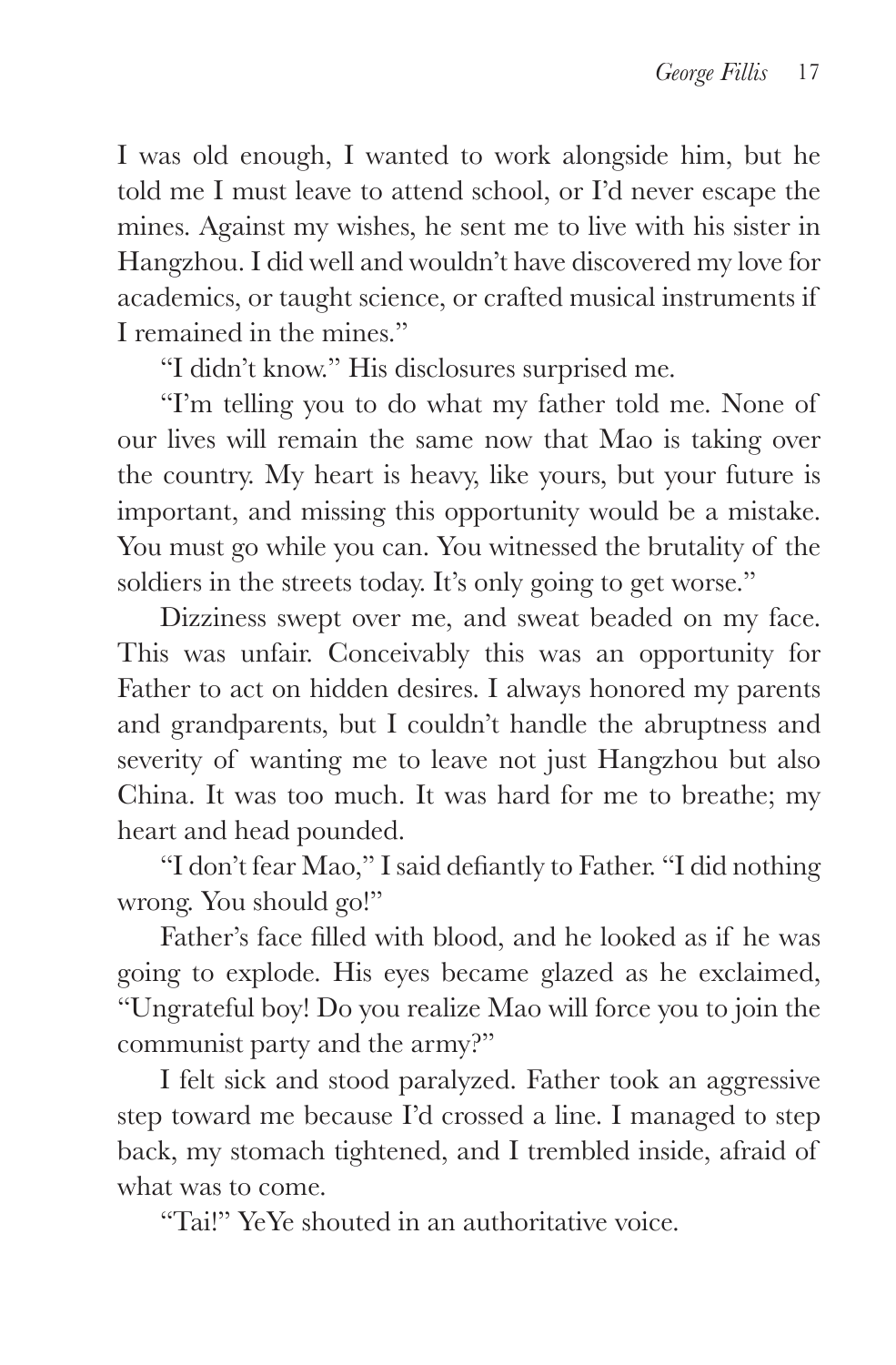Mother stepped between us, grabbed his arm, then pulled him toward her.

Father looked down, and his shoulders dropped. My energy drained. I was hollow inside.

Looking at me with her soft brown eyes, Mother said, "Trust me. We are family and have a bond. You will go first, then we will follow"

"Do I have a choice?"

There was no reply.

"If it's dangerous here, why can't we all go together?"

I looked at each of them, but there was no response.

"When will you join me?"

"That isn't possible to answer right now," Father said in a low voice.

I didn't think he wanted to follow, so I looked at Mother, then YeYe, and said, "Do you want me to leave?"

They shook their heads.

"I'd rather be together in bondage than free in another country."

Mother was always composed, but now was openly crying as she hugged me. I looked at Father, and he turned away.

"Why can't I go to Hong Kong or Taiwan?"

"We have no family there or money to send you," Father replied.

"When do I have to go?" I asked Mother.

"We'll know after meeting cousin Liu Yang's agent. First, he must accept you, then papers need to be filled out, and transportation arranged." She paused. "Enough! Lijuan, help me serve the food," she said in a manner to end all further talk on the subject.